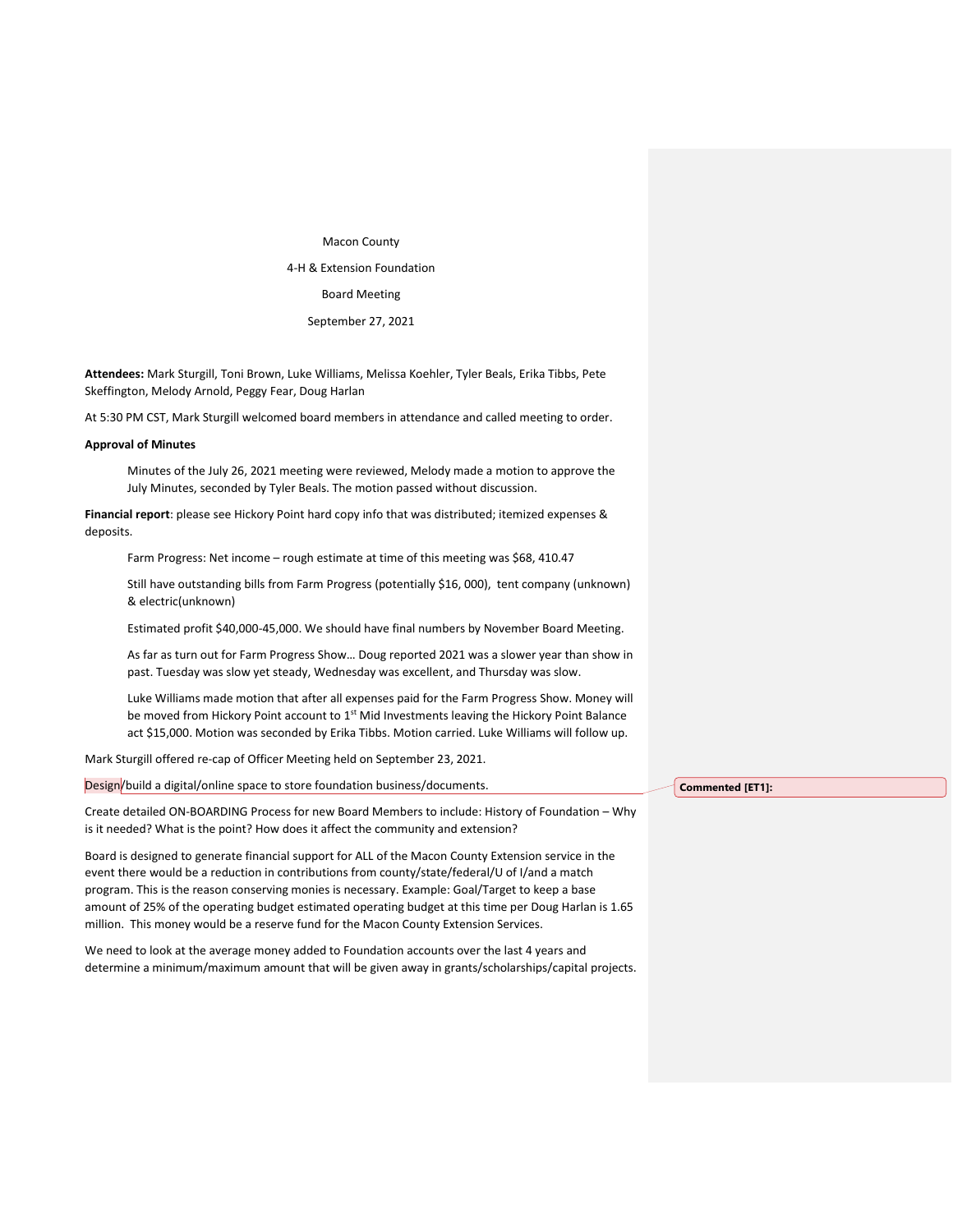## **Scholarship Committee**:

It was noted that the scholarship funds are not being pulled from the actual bank account allotment for each of the scholarships. The funds have been coming from the general fund as needed. It was discussed that the funds should be removed from the scholarship accounts as it is being awarded. Is there a history behind the scholarships? Were they meant to continue on forever or would the monies be used til account was emptied?

It is unknown the original intention of the scholarships- it was noted that many times the staff from the extension office has attempted to research to locate stories/family members of the scholarships – and have had no luck.

At present – max amount awarded in scholarships is \$11,300 per year. Should this amount be increased? There will be follow-up discussion at November meeting.

**Fundraising: Grain Wagon** – great year to do the wagon fundraiser. Please let Doug Harlan know in next 48 hours if able to pull wagon. To pull wagon you will need minimum ¾ ton pickup, one adult and one 4-Her. Pull into full wagon to any grain elevator and you would be issued a ticket stating profit to go to Macon County Extension Foundation. There is not a list of farmers willing to donate… just drive with wagon.

**Board Development Committee**: recent officer meeting. Future board members with expertise in marketing and fundraising would be helpful.

Marketing our successes as a foundation needs improvement. Currently – e-mails are sent.

Could this be outsourced? Luke suggested seeking proposals for improvement of marketing.

Ideal candidates suggested: Cara Demargean and Mindy Morley – Mark will follow-up for November meeting.

#### **Awards Committee** – no news.

**Extension Program Grants** – criteria for receiving grants from the Foundation needs to be reviewed. At present there are no rules/criteria for handing out funds. Melissa and Erika will look into a re-design of the Grant Program criteria – setting a scoring system to grade necessity of giving funds to programs.

### **Other Business:**

Foundation Meetings should have presentations from 4-H, Food and Nutrition, Master Gardeners- what new and what is working. Doug will have presentation for November meeting.

Next officers meeting will be Oct 25<sup>th</sup> 2021 at Panera at 4:30.

Thank you to all the volunteers for the Farm Progress Show.

There is a 4-H Leader seeking scholarship – unclear of details – discussion tabled to November meeting with hopes of having more details.

# **Program Grant request:**